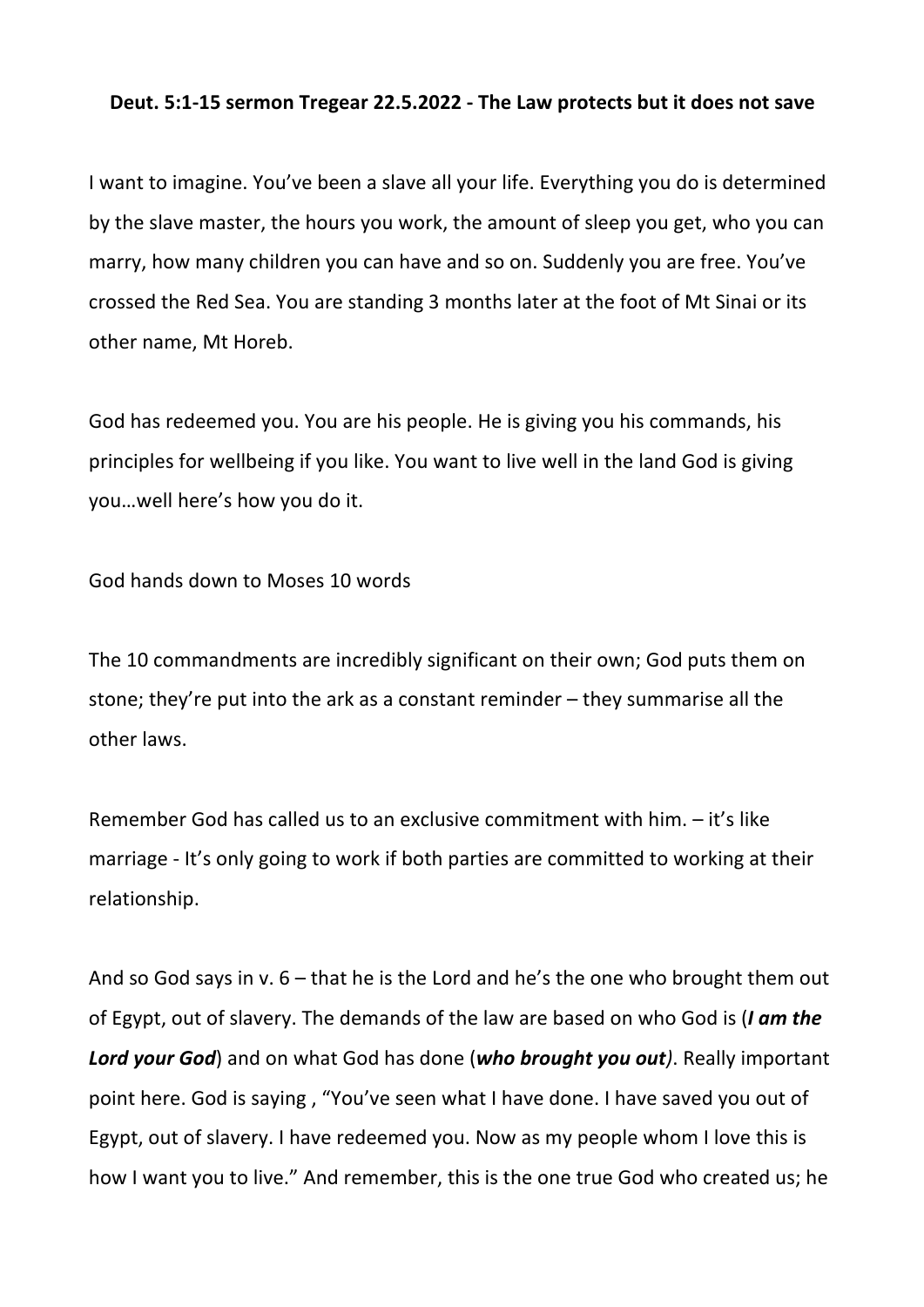knows how we best live. These 10 laws, are to be your guide, your instruction. Obey them and live abundantly." The commandments were given to Israel, not so they could perhaps gain salvation by keeping them, because God had **already** redeemed or saved them but this was how they were to live in the light of that fact.

Just a couple of things about the 10 commandments. They alone out of the laws in Exodus, Deuteronomy and Leviticus were written by God onto two tablets of stone; they alone were to be put into the ark. They were, therefore, the very core of the covenant that God had with his people. The rest of the laws come out of these 10 commandments; they set forth the principles on which the other laws were set. So I've decided to have a closer look at these laws.

And this is where we come back to my opening words. The Israelites have been liberated. How are they to organise their community life and preserve the benefits of their new freedom? In a sense the ten Commandments are like a Bill of Rights. We've got to remember that Israel had been subjected to slavery and all the harsh life that that involved. Although the commandments appear to be framed negatively, you know, "You shall not do this, you shall not do that.." they are actually remarkably positive in protecting and preserving the blessings of the freedom that God has achieved for them.

We're going to look at the first 4 commandments today and then the last 6 next week. Well, let's get into it.

**No.1 – You shall have no other gods before me.** This first commandment comes logically after all we saw in chapter 4 doesn't it? Yes, other nations worship other gods, even though they are not gods in reality; they are blocks of stone or wood, they cannot speak or hear. Israel, you came out of Egypt, a nation that had lots of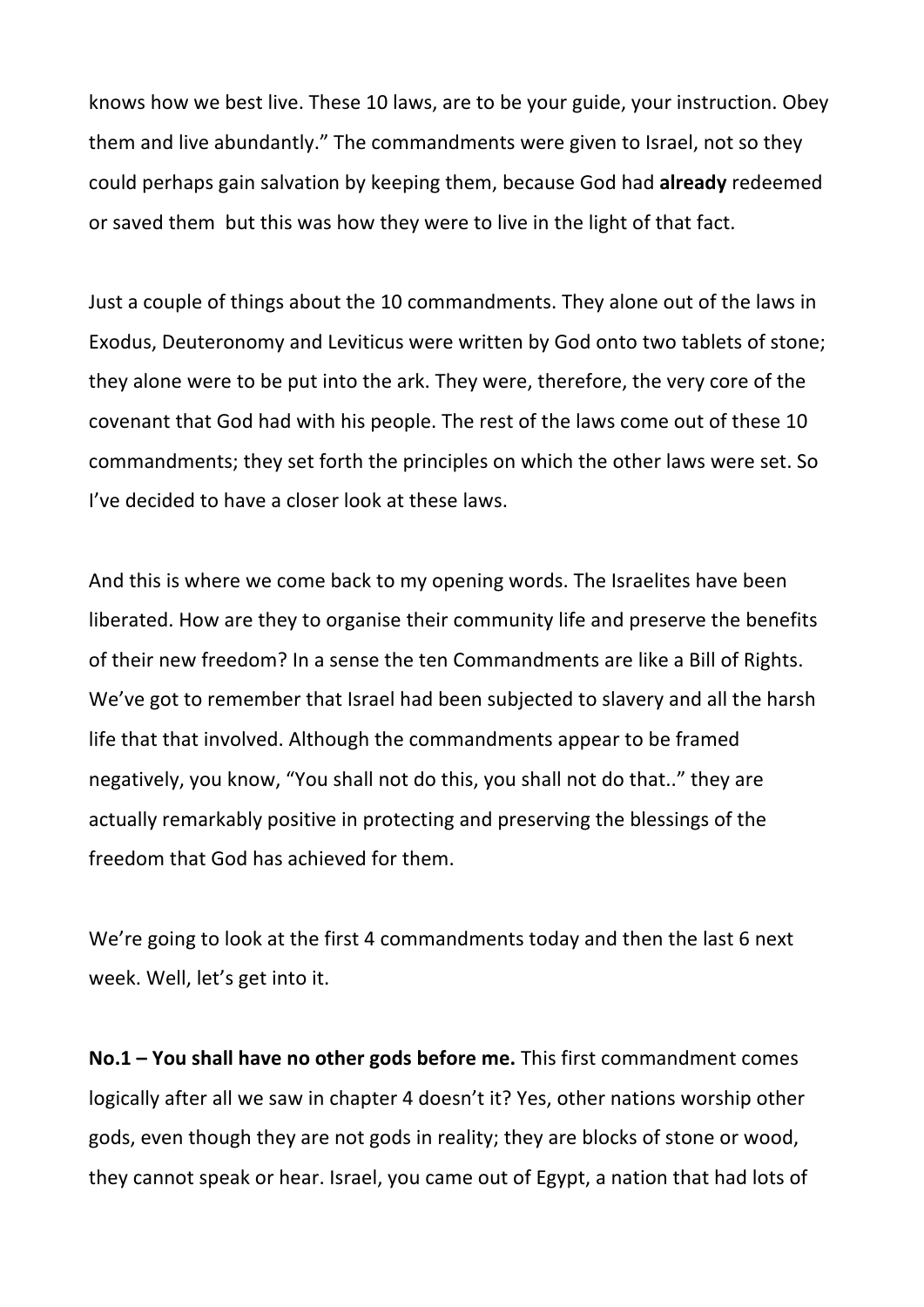these so-called gods. This first command is to remind you that I am the one true god as I have shown to you and I am exclusively committed to you; so you are to be exclusively committed to me.

Another possible translation of this command would be "You shall have no other gods **as rivals to me.**" Because what is at stake here is not just believing philosophically, oh yes, I believe one god exists. What God desires is one absolute loyalty in our actions and lives; our absolute trust. Have a look at v.6 – this is a specific God, not a vague divine being. No, this is the Lord God, the one who brought the Israelites out of Egypt. It's not a vague idea that you interpret how you like. The Lord God has spoken, has revealed himself. God has no other "face" if you like. And the Lord God has especially shown himself in Jesus – there is only one God.

**No.2 – You shall not make for yourself an idol – v.8-10** – These first 2 commands are often linked together as one. And that makes sense. They were not to worship other gods and so logically not to make images of them to worship. But this command is also more likely to be aimed at prohibiting the making of images of Yahweh, the Lord God. Don't make images of Yahweh. Here are a few reasons for this. Firstly, remember from last week. The Lord God is a speaking , living God. A carved statue is lifeless and doesn't speak. Something that can **do nothing** is no image of the God who can do all things. It's interesting to note, therefore, that when God comes down to dwell among us he comes in the form of a human who is the only creature made in the "image" of God – something to ponder over.

Here are 2 more thoughts. Remember last week in chapter 4 God as the speaking God, reveals, addresses, promises, challenges, confronts, demands – he's communicating to us in many ways. Any attempt to turn The Lord God into a voiceless statue effectively gags God. Idolatry then is fundamentally an escape from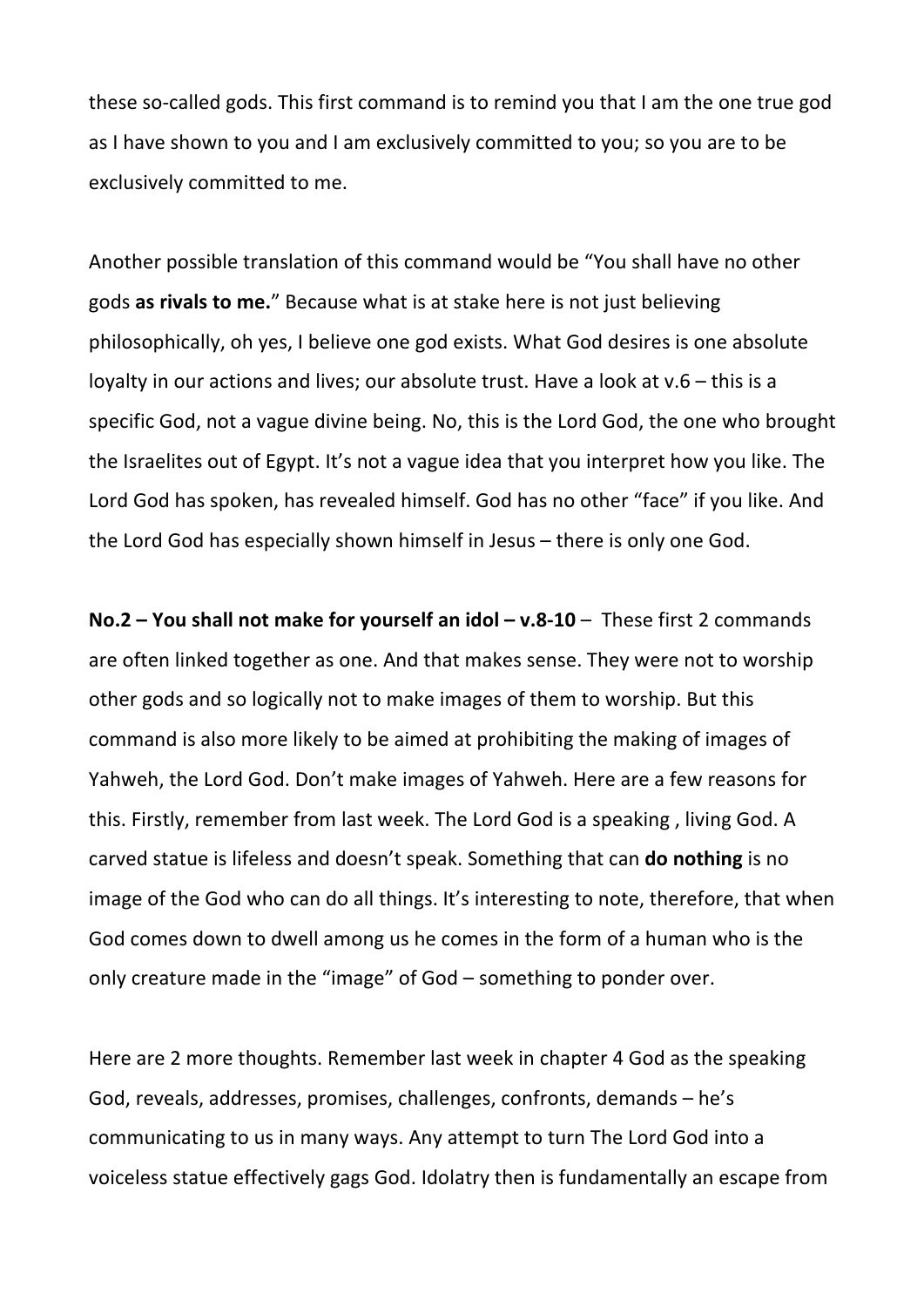the living voice and commands of the living God. As Moses will point out later, Canaanite idolatry had done nothing to establish a just and caring society in Canaan. On the contrary, idolatry allows injustice and cruelty to flourish, because it does not challenge the human inclination to oppression and violence. Yahweh, the Lord God, is the liberating God who brings up out of Egypt, the God who works justice and demands justice. So don't make statues because making statues is going to stop the voice of the God who speaks.

Here's a second thought. Yahweh is the incomparable God. You can't compare him to anything or anyone else. Remember that section at the end of chapter 4 – who can do all the things that God can do? – no other God. Since there is nothing in all creation to compare with who Yahweh is or what he has done, then it's pretty stupid to make an animal or fish or sun image and say this is Yahweh. No created thing can function satisfactorily as an alternative to the living God – a lesson that human beings have not learned in spite of countless generations of trying.

As we look through v.8-10 we see that thought again that God is a jealous God. His jealousy is part of his covenant commitment to his people. He's committed himself exclusively to the Israelites, to us, and he

requires exclusive loyalty in return. And it's right isn't it that God should demand our exclusive loyalty. God is completely committed to loving us, so it is right that he should demand that all rivals to be excluded. Just like in a marriage, a covenant relationship between a man and a woman, we would expect the husband to be jealous for his wife to be faithful and vice-versa. This covenant relationship really means something to God – he's absolutely committed to us, more than a husband and wife to each other. As I'm reading Deuteronomy and the absolute statements being made by God I realise this becoming a Christian isn't just "Oh well I think this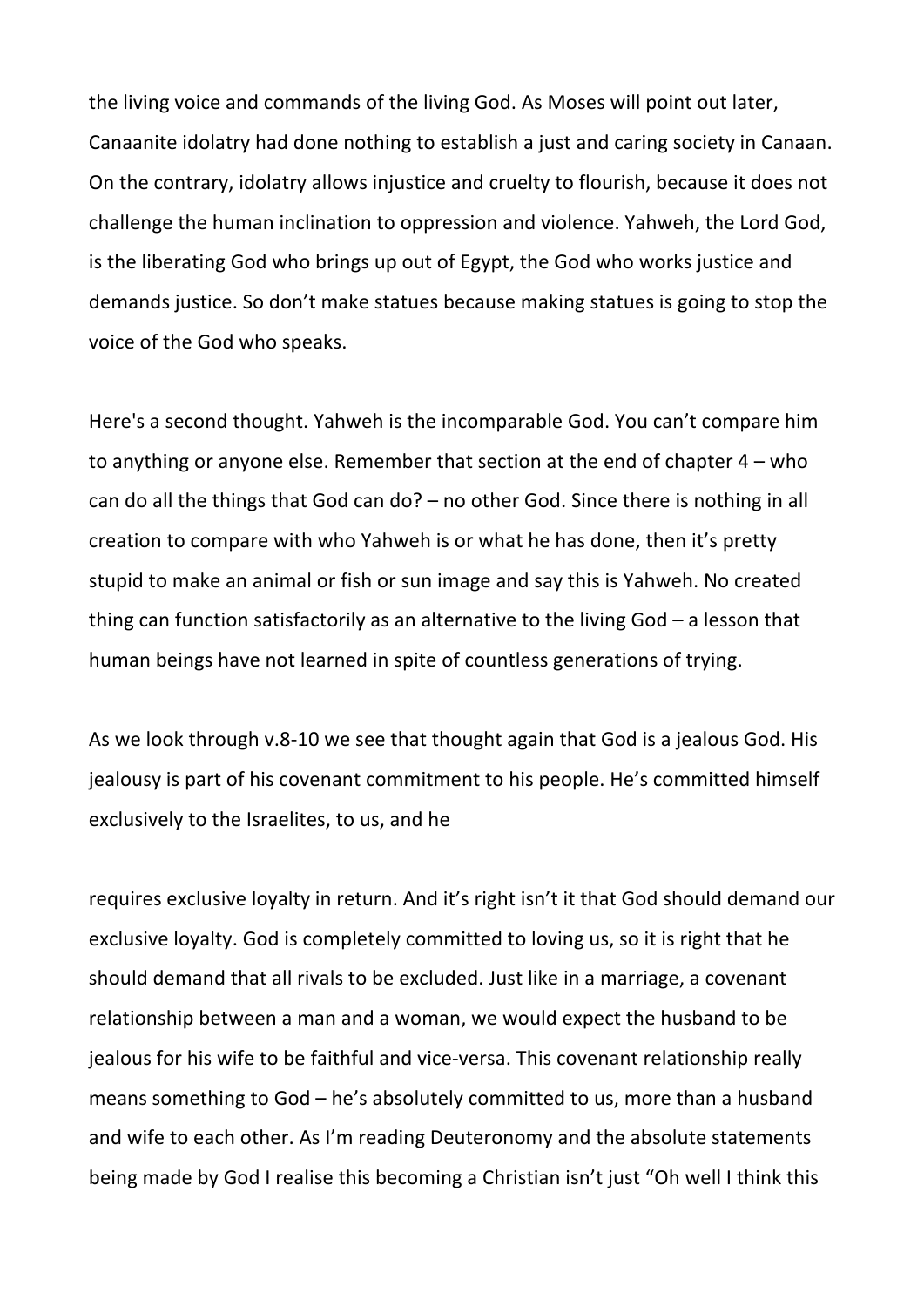is a good idea" Or "I think Christianity's the best option out of a bunch of different religious options." When we acknowledge God's lordship and repent and trust him to save us through his death on the cross, we come into his family. We are committing ourselves to the one who has committed himself totally to us. For us, too, it needs to be total commitment. The unique, incomparable , only living God makes necessarily exclusive claims and has the right to all our love. What does that mean for my life each day? In the years to come?

If jealousy is God's love protecting itself, then the desire and direction of that love is seen in the phrases in v.9 & 10. Sin, and especially the sin of idolatry, reaps its reward in the living generations of those who practice it. In an Israelite extended family with children, mum and dad, grandma and grandpa and sometimes great grandpa and ma the effects of one generations failure in covenant loyalty would detrimentally affect the succeeding ones, who would grow up without the teaching and with an idolatrous example and environment. It sounds like God is harsh "punishing" the generations, but it actually is the natural consequence of disloyalty to God. But look at v.10, God's agenda for loyalty is to bless the family for two , three , four generations?? No, for a thousand generations – that's a very , very long time, basically forever. Such is the nature of God that he speaks of punishment in terms of just one person's living memory but when it comes to covenant love and blessing it's for an unimaginable long time.

In summary, Commandment one and two are the foundation of all the commandments. They also point to the truth that idolatry is the fundamental human sin. The central part of our fallenness is that we choose to reject the authority of our creator God and we put something else in God's place to be our authority, other things that we trust, other systems and values of our creation. So we're going to sing a song in a while from Jeremiah: *My people have committed two*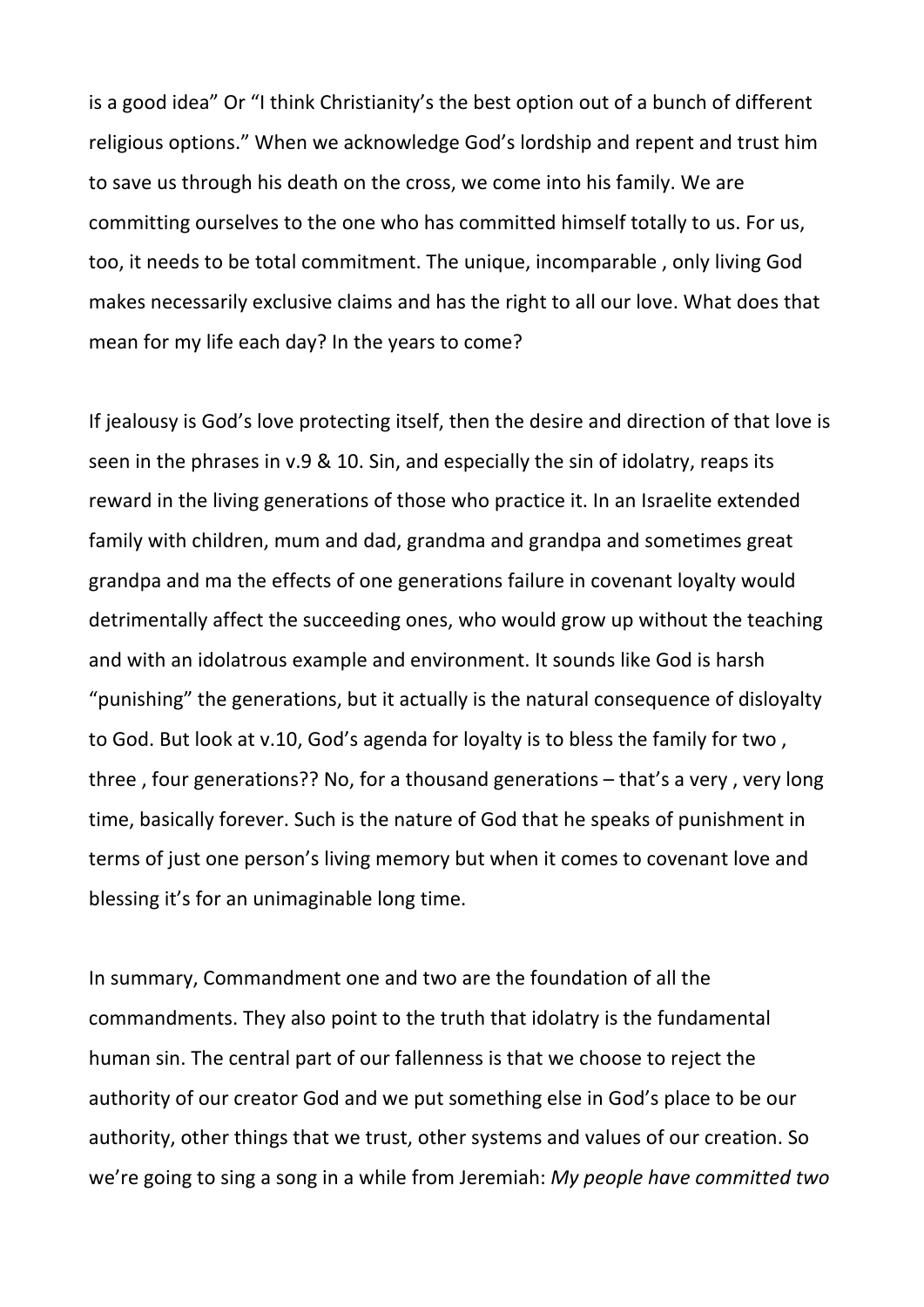*sins: They have forsaken me, the spring of living water, and have dug their own cisterns, broken cisterns that cannot hold water.* And that's disastrous because it will fail. God has made us to receive living water from him.

**No.3 – You shall not misuse the name of the Lord your God.** ( literally, *You shall not lift up the name of Yahweh your God to worthlessness*.) Don't make his name worthless. In ancient society someone's name was an indication of their character. There is also the thought, though, that slaves were branded with the name of their owner. To bear the name of Yahweh means to claim him as one's owner. Yes, swearing using God's name; being careless with his name is wrong but bear in mind that whenever we who bear his name dishonour him by our actions we misuse the name of the Lord. It's far more than just swearing – it's our whole lives.

**No.4 – Keep the Sabbath day holy.** This command is seen by many commentators as the command in the middle – it points back to the first three commands – we have a sabbath, day of rest from our normal routines so that those routines, our work or our need to make money are halted and we remember that we are created for relationship with God – so we don't want to make work and making money an idol, something that we put before God. But this command also ties in with the next 6 commands. It's how we are to treat others. It reminds us that everyone is to have a rest, not just those who are better off economically. Notice how the command is phrased, at the end of v.14, "*so that your male and female servants may rest, as you do."* The benefit of the Sabbath was not just to enjoyed by the wealthy Israelite landowners, while dependent labourers continued to work. No, everyone, even the foreigner, non-Israelite was included. The key things about Sabbath was that we remember who we are – that we are made for relationship with God. This command has the most explanation around it. v.15 – remember that you were slaves and God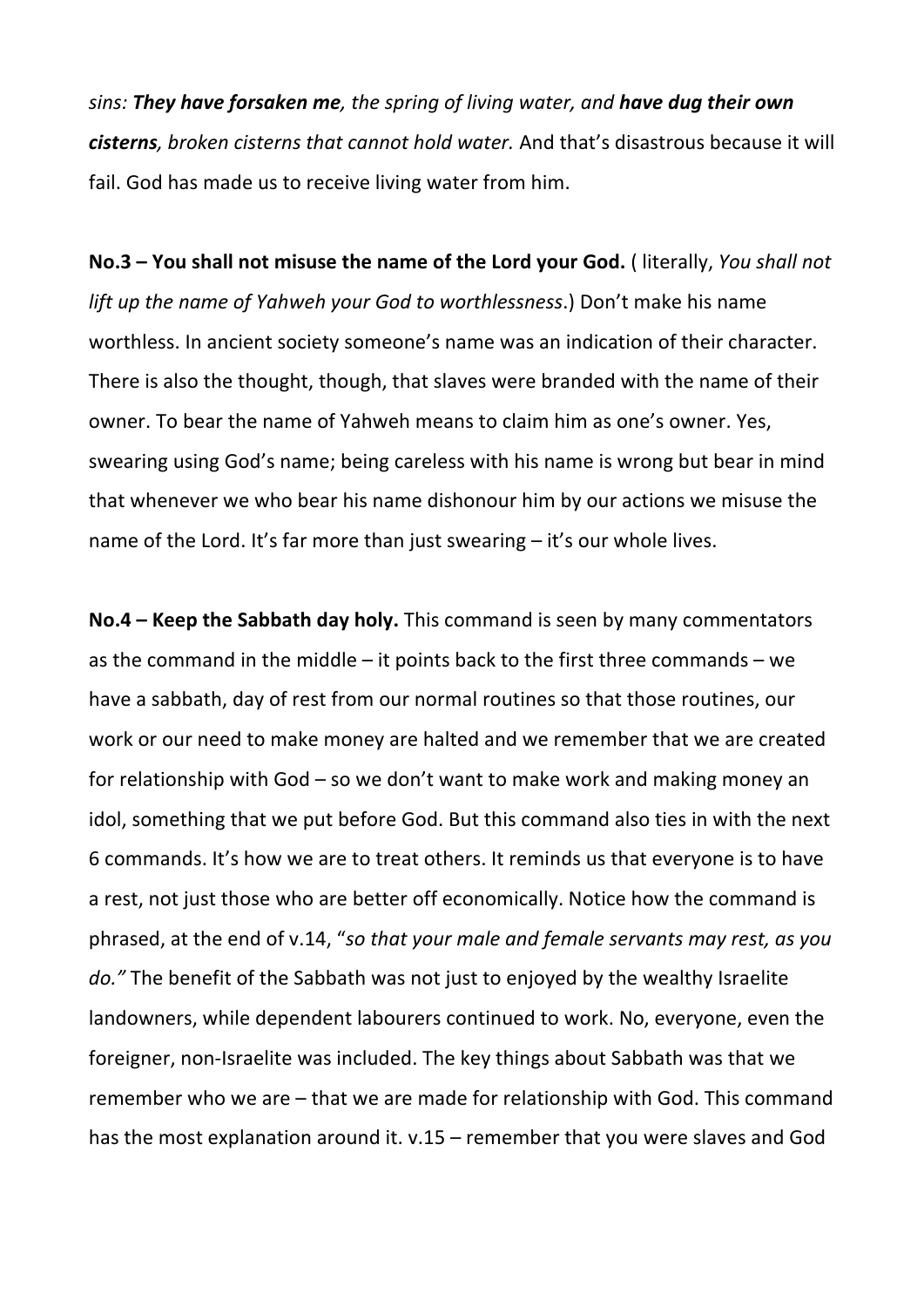brought you out. He rescued you from 7days a week work; he gave you the command like the original Genesis pattern of having the seventh day for rest.

So what do you do on a Sabbath? I've struggled with this. I try to take a 24 hour period and do things that are refreshing and different from the other days. Sunday wouldn't really work for me, so I've been trying Wednesday from 9am till Thursday 9am. One of the things I do is keep away from my desk. If I can go out that is a refreshing thing for me. But there is no rule. Pete Scazzero says there are 4 things to consider with a Sabbath –

1. **STOP** – this helps me to remember my limits. We stop because God is on the throne, assuring us that the world will not fall apart if we cease our activities. Are there still things to do? Yes. Will there still be things to do when I die? Yes. Can God still manage quite well without my help? Yes. The core spiritual issue in stopping revolves around trust. Will God take care of us and our concerns if we obey him by stopping to keep the Sabbath?

Wagon train story

2.**REST** –God rested on the seventh day after creating the world. So what do we do? How do we rest? Do whatever delights and replenishes you. It might be rest from work, but it could also be rest from technology or decision making or busyness. When we stop and rest, we respect our humanity and the image of God in us.

3. **DELIGHT** – Delight in what we have been given by God – particularly creation. Slow down and take delight in the food you eat; the beauty of a tree, a plant, the sky. Take delight in people. Pete Scazzero expresses it

this way – "I ask God for the grace to leave the frenzied busyness around me and be a contemplative presence for others." Sabbath delight invites us to healthy play. The